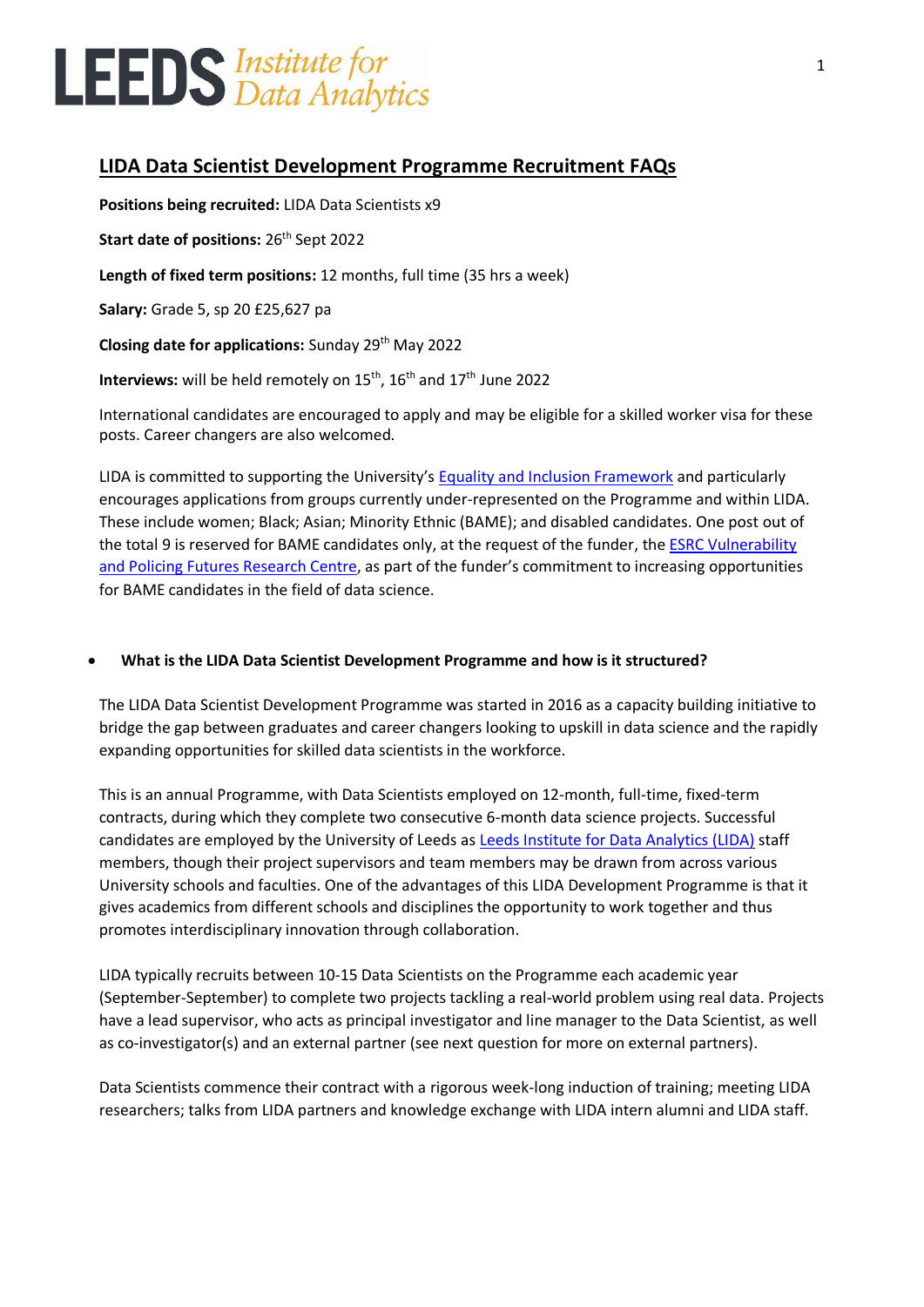For more information on the Programme, and to see the profiles and backgrounds of the current cohort of Data Scientists and the kinds of projects on which they are working, please visit the LIDA website [here.](https://lida.leeds.ac.uk/study-training/data-science-internship-scheme/)

# **What external partners have collaborated on the Data Scientist Development Programme and on what kinds of projects?**

Since its inception in 2016, the Programme has fostered collaborations with a diverse range of LIDA partners including fashion bran[d Burberry,](https://lida.leeds.ac.uk/research-projects/fabric-tactility-affect-clothing-product-sales/) gaming industry partne[r Improbable Worlds,](https://lida.leeds.ac.uk/research-projects/probabilistic-programming-and-data-assimilation-for-next-generation-city-simulation/) Leeds City [Council,](https://lida.leeds.ac.uk/research-projects/how-and-why-do-general-practice-registers-and-ons-population-estimates-for-leeds-differ/) the [United Nations and World Trade Organisation,](https://lida.leeds.ac.uk/research-projects/translation-difficulty-estimation/) [NHS Teaching Hospital Trusts,](https://lida.leeds.ac.uk/research-projects/classification-of-primary-brain-tumours-based-on-their-predicted-response-to-standard-therapy/) local police forces as part of the [N8 Police Research Partnership and Safer Leeds,](https://lida.leeds.ac.uk/research-projects/forecasting-the-future-of-policing/) and smart cities alliance [Connected Places Catapult.](https://lida.leeds.ac.uk/research-projects/synergy-prime-multi-level-modelling-simulation-and-visualisation/)

Projects typically align with the themes of Health Data Analytics, Urban Analytics, and Consumer Data Analytics. Details of previous Programme projects can be read [here,](https://lida.leeds.ac.uk/impact-stories/) and details of current projects can be read [here.](https://lida.leeds.ac.uk/current-intern-programme-projects-2/)

The partnership line-up for the 2022-23 Programme projects on which successful applicants will be working includes: Leeds City Council, the Consumer Data Research Centre, the ONS Data Science Campus, ai Corporation, the Vulnerability and Policing Futures Research Centre, Bradford Council, Department for Education, a major food delivery franchise, a high street retailer, the Institute of Grocery Distribution, and the Copenhagen Business School.

Each Data Scientist will broadly be expected to:

- Undertake quantitative analysis on core datasets;
- Plan and manage their own research activity in collaboration with the project investigators and other members of the research team;
- Meet with external partners where relevant to the project, in support of LIDA's partnershipbuilding activities;
- Actively participate in LIDA research meetings, events and seminars;
- Generate outputs, including research papers, data products, case studies, presentations and other materials for publication.

# **[What subject backgrounds are we](https://www.worldbank.org/en/about/careers/Internshipsfaq#g) looking for on the Programme?**

You will be a graduate (Bachelor's, Master's or PhD) with excellent numerical skills that may have been gained in the context of quantitative social science, computing, mathematics/statistics, medical bioinformatics or population studies.

Previous LIDA Data Scientists have come from Bachelor's, Master's and PhDs in the fields of Geography, GIS, Bioinformatics, Fluid Dynamics, Consumer Analytics, Health Data Analytics, Psychology, Sociology, Mathematics, Political Sciences, Engineering and Computing.

# **Is the Data Scientist contract start date flexible?**

No. Owing to the fact that LIDA Data Scientists are recruited as a cohort, who undertake their training and projects together to the same schedule of work, these posts have a fixed start date of 26<sup>th</sup> September 2022 and end date of 25<sup>th</sup> September 2023.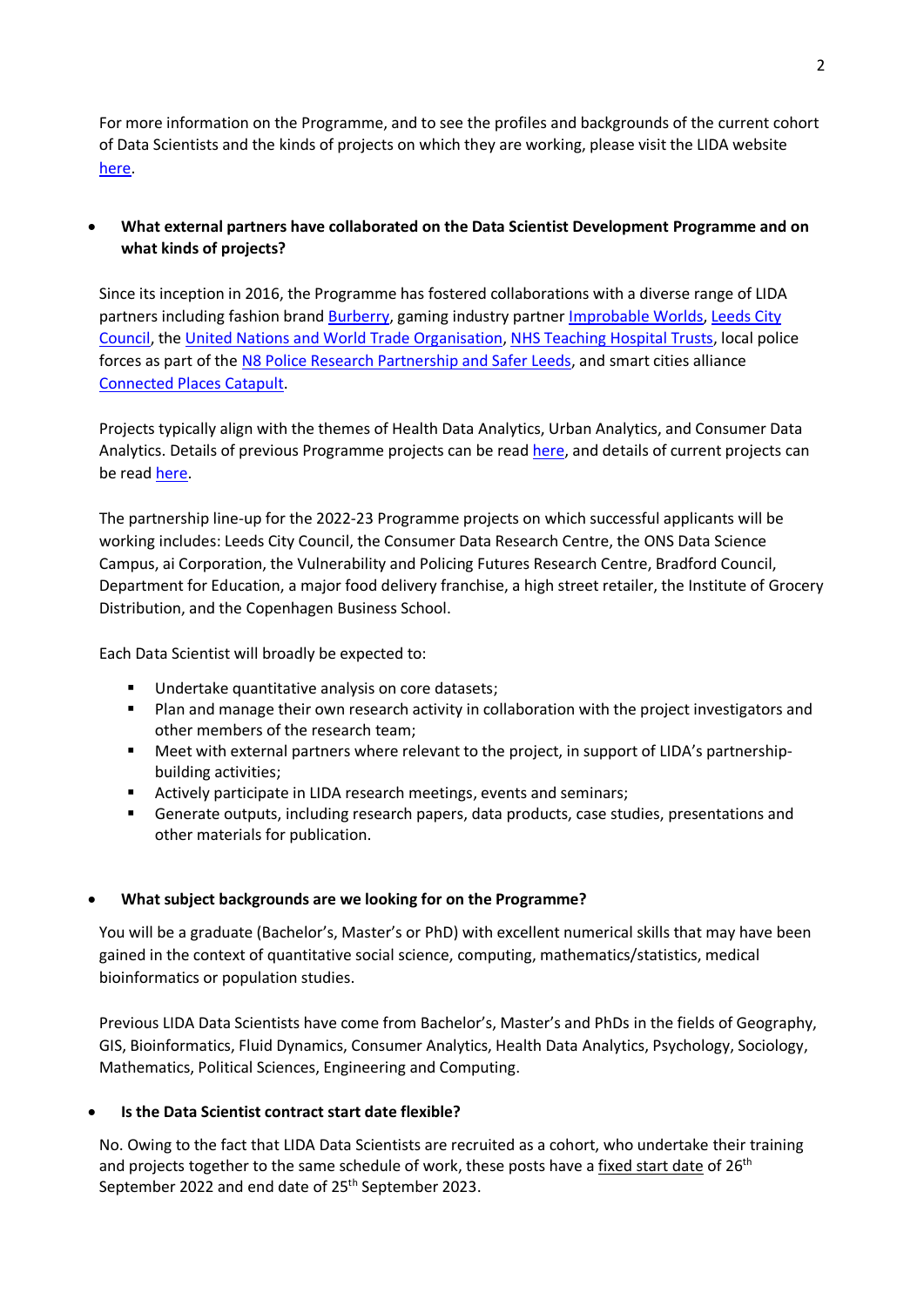### **Can I undertake this role whilst also studying full time or part time?**

No, as this staff role is full time (35 hrs per week) for the duration of the fixed-term 12-month contract. You will be a full time employee of the Leeds Institute for Data Analytics (LIDA) at the University of Leeds for the duration of your contract.

## **Given the 'new normal' of hybrid working, what work model will the Programme follow?**

These are roles which support hybrid working. The successful candidates will be able to hot desk at the LIDA offices (located on campus in the Worsley Building) as well as remote working.

Certain events and meetings will be planned to take place on campus, therefore all successfully appointed Data Scientists will be located in or near Leeds, or be willing to relocate to Leeds, for the duration of their contract in order to be able to work from the office on relevant occasions.

## **Can candidates from outside of the UK apply?**

Yes. The Programme welcomes applications from those outside of the UK. Please bear in mind that you will need to show proof of right to work in the UK in order to be able to be appointed to the Programme, or you may be eligible for a skilled worker visa. If you meet the requirements for a skilled worker visa[, the University would sponsor your visa application.](https://hr.leeds.ac.uk/info/6/support_for_staff/309/immigration_reimbursement_scheme)

Please be aware that the UK Government requires skilled worker visa costs to be paid upfront by the candidate, but once in post you would be able to reclaim these costs from the University. You can find out more about the skilled worker visa application process on the Gov.UK [website.](https://www.gov.uk/skilled-worker-visa)

# **What does the application process look like, and how can I find out the status of my application?**

Once your application has been submitted online via the Stonefish recruitment system, it will be reviewed by the shortlisting panel and you will be notified of the progress of your application – whether it has been successful or not – via Stonefish.

Please log in and check the status of your application online in order to check progress. Note that decisions on whether your application has been shortlisted or not will only be made **after** the closing date for these vacancies on 29<sup>th</sup> May 2022. Please allow up to four weeks after this date to hear about the final outcome of your application.

Interviews for these roles will take place online on  $15<sup>th</sup>$ ,  $16<sup>th</sup>$  and  $17<sup>th</sup>$  June and you will be expected to be available on one of these dates. If invited for interview, you will be sent full joining instructions as well as information on how you should prepare.

# **What does a day in the life of a LIDA Data Scientist look like?**

If you're wondering what kinds of work LIDA Data Scientists are involved in, please read the personal viewpoints from current and previous Programme recruits below:

N.B. For the avoidance of confusion, please note that this used to be called the Data Scientist Internship Programme and the programme recruits were referred to as interns. The Programme has been rebranded this year to reflect the high calibre of work produced by its enrolees.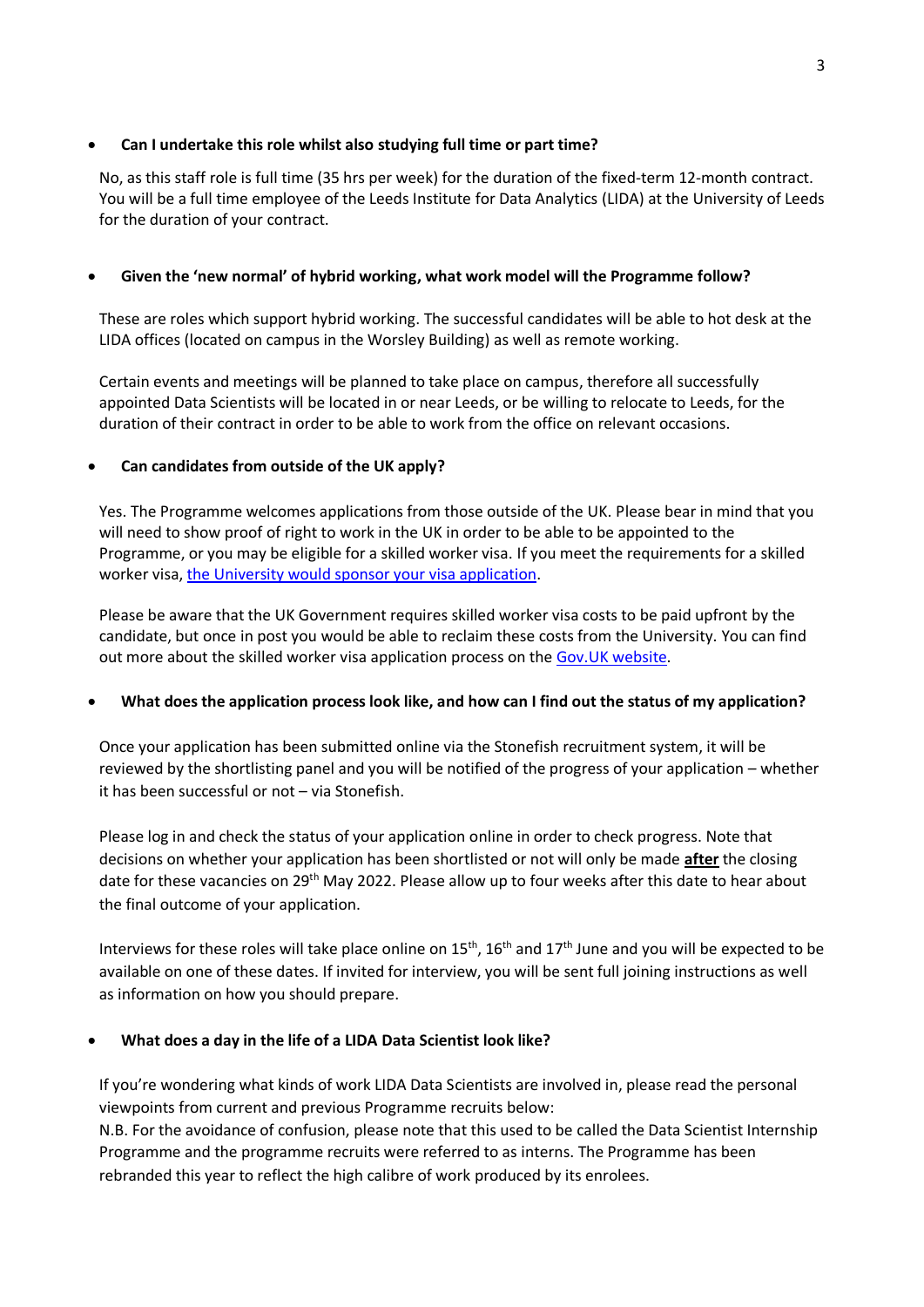Ann's [Data Scientist Experience](https://lida.leeds.ac.uk/news/my-data-scientist-experience-on-lidas-development-programme/)

Greta's perspective on [Networking & Partnership Building](https://lida.leeds.ac.uk/news/networking-and-partnership-building-an-interns-perspective/) Ifeanyi's [Role Models & What brought him to LIDA](https://lida.leeds.ac.uk/news/my-role-models-the-journey-that-brought-me-to-lida/) Simon's approach to [Hybrid Working, the New Normal?](https://lida.leeds.ac.uk/news/my-perspective-on-hybrid-working-the-new-normal/) Sam's Be[ginner's masterclass on NLP and Text Analysis](https://lida.leeds.ac.uk/news/from-words-to-numbers-simple-nlp-techniques-to-unlock-the-data-in-free-text/) George and Stuart's [tracking of people's mobility under lockdown](https://lida.leeds.ac.uk/news/covid-for-christmas/) Alex and Tom's work on Free School Meals [Nationally](https://lida.leeds.ac.uk/news/free-school-meals-a-national-necessity/) and [for the Bradford area](https://lida.leeds.ac.uk/news/free-school-meals-part-2/) Holly's [Viewpoint on Track and Trace apps under Covid-19](https://lida.leeds.ac.uk/news/what-can-tweets-about-contact-tracing-apps-tell-us-about-attitudes-towards-data-sharing-for-public-health-part-1/) Natalie's [Intern life, the Pandemic and Everything](https://lida.leeds.ac.uk/news/intern-life-the-pandemic-and-everything/) Vijay's [Thoughts on the LIDA Internship Programme](https://lida.leeds.ac.uk/news/thoughts-on-the-lida-internship-programme-vijay-kumar/) Holly's [Improving lives through Big Data](https://lida.leeds.ac.uk/news/improving-lives-through-big-data-holly-clarke/) Claire's [Attending the Women in Data](https://lida.leeds.ac.uk/news/attending-the-women-in-data-conference-claire-shadbolt/) conference Francisco's [An introduction to the LIDA internship](https://lida.leeds.ac.uk/news/an-introduction-to-the-lida-internship-francisco-videira/) Luke's [Secondment to SoCal](https://lida.leeds.ac.uk/news/secondment-to-socal/) Kevin's [Day in the Life](https://lida.leeds.ac.uk/news/intern-kevin-minors/) Alex's [Life as a Data Scientist Intern](https://lida.leeds.ac.uk/news/life-as-a-data-scientist-intern-at-lida-alex-coleman/)

#### **What kind of training and research dissemination opportunities are provided on the Programme?**

Each Data Scientist benefits from a training, travel and subsistence budget per 6-month project which is exclusively for their use. It is expected that Data Scientists work with their project supervisors to identify relevant and useful training courses and conferences to attend, which will not only be applicable to their project, but also to their wider development in the field of data science. Data Scientists and supervisors are encouraged to proactively seek out conference opportunities for them to attend and present papers at.

Data Scientists are provided with public speaking and presentation training to equip them in delivering research presentations. Appointees will have the opportunity to present on the progress of their projects at key points throughout the Programme through the [LIDA Seminar Series,](https://lida.leeds.ac.uk/latest/lida-seminar-series/) as well as at conferences relevant to their project's disciplinary field.

#### **How will this Programme and role help me develop a career in data science and analysis?**

The LIDA Data Scientist Development Programme was founded in 2016 because LIDA recognised the growing and unprecedented demand for skilled data scientists within industry, where demand far outstripped the supply of qualified data scientists. This Programme focuses on developing emerging data science talent and bridging the gap between data analytics in academia and industry.

Previous LIDA Data Scientists have gone on to work in industry organisations such as The Oakland Group, The Data City, ai Corporation, MIAC Analytics, Covance and The Floow. Others have gone on to work in data science in the public sector at NHS Digital, DWP, ONS and local Councils. Some decided to stay in academia to become research software engineers at academic institutes, and to pursue PhDs in data science and analytics. You can read some of our current and former Data Scientists' testimonials on the Programme on our website [here.](https://lida.leeds.ac.uk/study-training/data-science-internship-scheme/)

One former Data Scientist currently completing her PhD at LIDA, Natacha Chenevoy, won an international award in 2018 (at the recommendation of the Lancashire Police Constabulary) for her work on the projec[t investigating hate crime by looking at police incident](https://www.cdrc.ac.uk/research/crime-and-emergency-services/22968-2/) report and Twitter data.